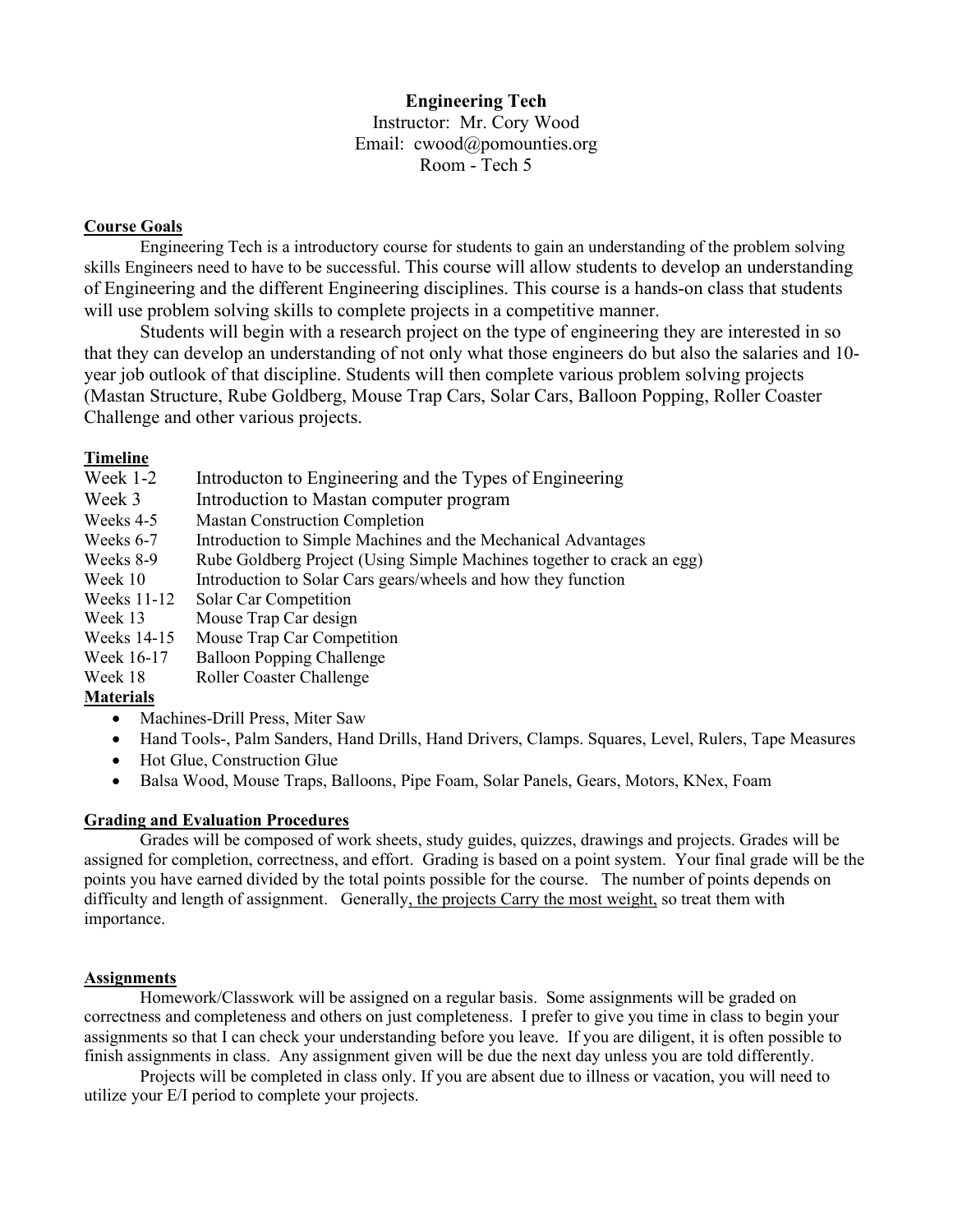**Standards** S7.A.2.1.2 S7.A.2.2.1 3.4.10.C1 3.4.10.C2 3.4.7.D2 3.4.10.A1 3.4.10.D1 A12121 S8.A.2.1

### **Academic Integrity**

All students are expected to abide by the school's Academic Integrity Policy. This means no copying, cheating, or plagiarizing. Anyone violating this will receive a zero on the assignment and detention. During an exam, even looking at another person's test is considered cheating. Do not let other students copy your work, as you will both receive a zero. Collaboration on homework or lab reports will occur, but all work should be your own. During testing, your phones will be placed under your desks and cannot be touched until you turn in the test.

#### **Laboratory and Safety**

Students are expected to behave with proper decorum in laboratory. Anytime we are utilizing the wood shop we will follow the PA Shop Safety Guidelines. Students who do not follow the safety procedures will be asked to sit out of lab and complete it on their own time. Rules that should always be followed:

- Wear closed toed shoes. We work with tools and projects that can break toes or injure feet.
- Tie long hair back. Hair can be caught in machinery
- Remove all necklaces, face/ear piercings, rings, watches and bracelets. These objects can get caught in or on a machine causing injury.
- Long Sleeved Shirts must be pulled above the elbows, remove sweat shirts with hoods and/or drawl strings.
- No Horse Play.

#### **Procedures and Expectations**

- Tardiness is not accepted. Class will start on time every day. Students are expected to be **in their seats**  so attendance can be taken.
- Students are expected to be prepared for class. This includes bringing your **laptop, notebook, and pencil**  to class.
- Be respectful and courteous to everyone in class. This classroom will be a friendly environment and harassment-free. Think before you speak or act.
- Restroom passes will only be issued using student agendas. Students must sign out and back in on the sign-out sheet next to the door.
- Do not ask for a restroom pass in the middle of instruction.
- Remember, all school rules in your agenda apply in this classroom as well.
- Missed class due to illness will be handled on a case-by-case basis.

NOTE: Projects are of high importance… Make sure your name is easy to Identify so that Projects do not get stolen or mixed up with other classmates.